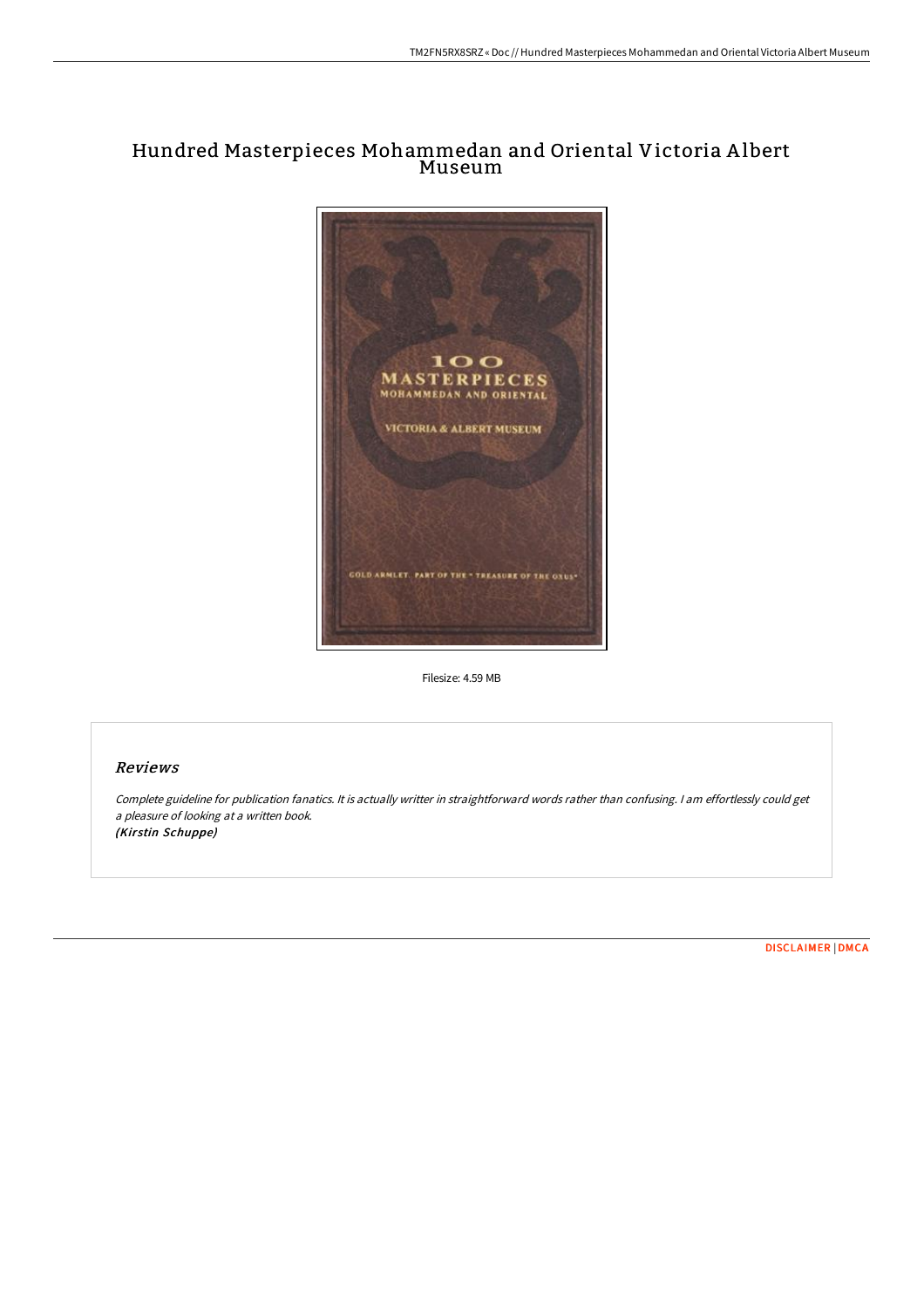## HUNDRED MASTERPIECES MOHAMMEDAN AND ORIENTAL VICTORIA ALBERT MUSEUM



Asian Educational Service, New Delhi, 2003. N.A. Condition: New. 19 cm, iv, 100 plates This small, fully illustrated book is a review of masterpieces of art (pottery, book illumination, armour, weapons, cisterns, statues in various materials, etc.) held in the collection of the Victoria and Albert Museum in London. The book shows 3 basic types of artifacts: early Christian and medieval (from the 4th to the 15th century); the renaissance and modern; Muhammadan and Oriental art. This book is a reprint of the 1931 edition.

 $\blacksquare$ Read Hundred Masterpieces [Mohammedan](http://techno-pub.tech/hundred-masterpieces-mohammedan-and-oriental-vic.html) and Oriental Victoria Albert Museum Online  $\mathbf{r}$ Download PDF Hundred Masterpieces [Mohammedan](http://techno-pub.tech/hundred-masterpieces-mohammedan-and-oriental-vic.html) and Oriental Victoria Albert Museum